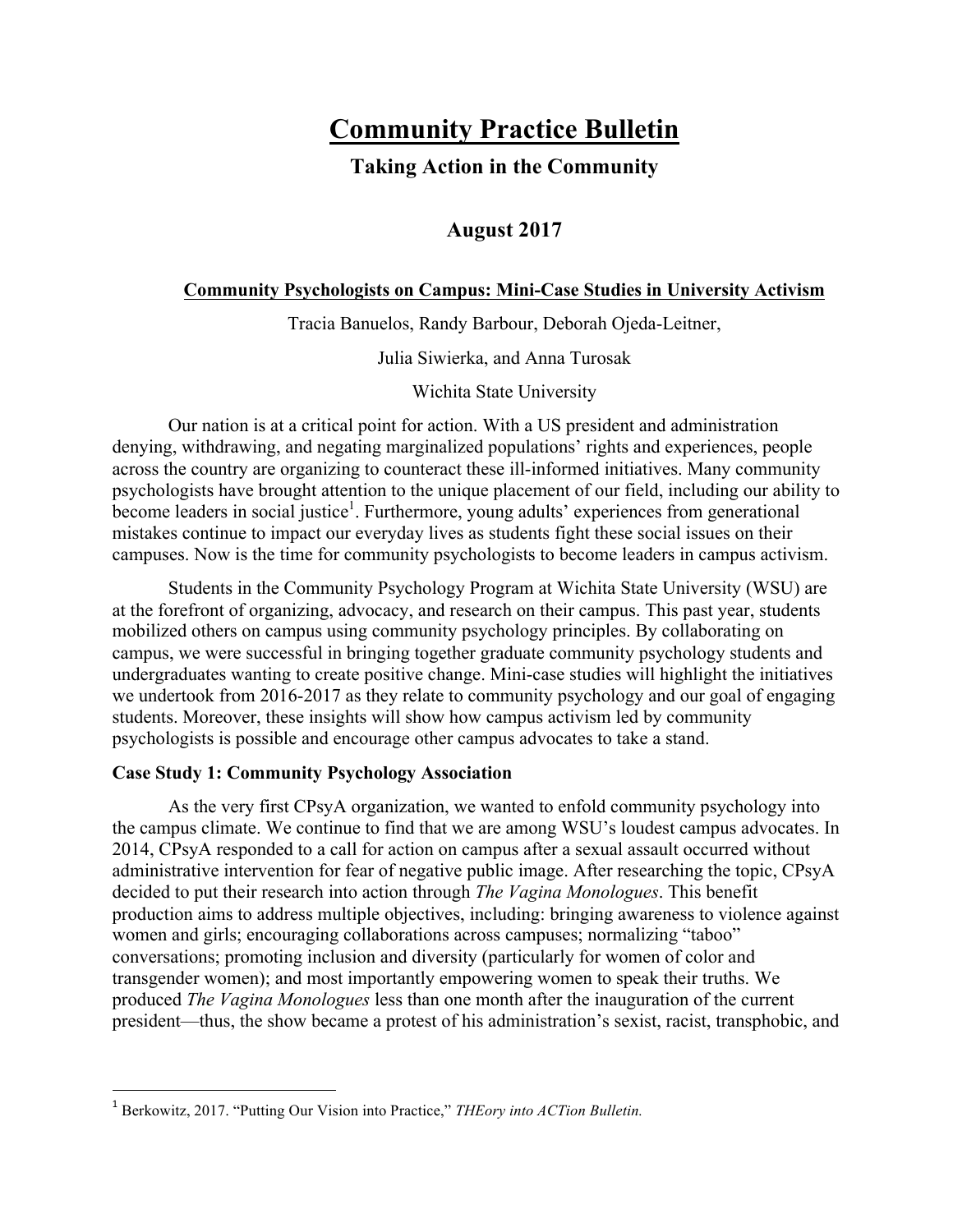homophobic stances. The production raised approximately \$3,000 for a local sexual assault prevention and support center and changed conversations and perceptions in the community.

CPsyA was also an outspoken voice against the Kansas Board of Regents' decision that all public universities allow for the concealed carry of weapons. This caused concern among graduate teaching assistants and students as a whole who live, work, and learn on campus. CPsyA members testified at the Student Government Association (SGA) meetings to discourage SGA's support for the policy, collaborated with other Kansas state universities to share a petition, and partnered with Wichita organizations to protest the policy's implementation. In addition, graduate students also testified at the Kansas Capitol to support bills that would repeal the law. Although concealed guns were legally permitted on campus July  $1<sup>st</sup>$  this year, CPsyA was successful in collaborating with other organizations and empowering individual voices to share their research and perspectives.

#### **Case Study 2: NAMI on Campus WSU**

As a student chapter of the National Alliance on Mental Illness (NAMI), community psychology students aimed to end mental illness stigma and bring awareness to WSU students' lived mental health experiences. NAMI hosted open mic nights to support students' needs for creative outlets in expressing their lived experiences. Students from across campus performed original poetry and songs, read selected writings they believed appropriately captured their journey, and shared personal stories of recovery. Additionally, NAMI hosted educational events, like an LGBTQIA Health Panel and Eating Disorder Awareness Panel, which allowed college students to share their personal experiences and promote community education. Further, we joined a new initiative started by the NAMI National organization called #IStopStigmaBy. People anonymously share how they aim to end stigma around mental health and illness in their communities on social media. Our own initiative built public awareness, promoted advocacy within WSU, and increased visibility of individuals with lived experiences of mental health in an empowering setting. By creating events and initiatives to help to normalize the issues related to mental health, NAMI on Campus WSU provided students with the knowledge that they would have a community of support on campus.

#### **Case Study 3: Student Government Association**

Community psychology students also made change from "the inside" as well, serving as Graduate Senators and one undergraduate student serving on cabinet as the Diversity Task Force Chair. Through these positions, senators wrote legislation that prompted campus administration to respond to issues facing the student body at large, but especially focusing on marginalized communities. Examples of this include: sponsoring legislation supporting Black Lives Matter on campus and allocating resources to and creation of a task force for African-American students; writing legislation that requested that the University President sign a petition for DACA students against President Donald Trump and declare WSU a sanctuary campus; holding events such as "Diversity in the Workplace" to showcase diverse populations in a professional setting; gain a seat the President's Diversity Council and other events and committees. Serving in these positions allowed us to have a seat at the table, allocate funds to underrepresented campus organizations, and encourage student empowerment. By our involvement, heavy use of social media, and refusal to compromise on human dignity, students were empowered to attend events, rallies, and share their stories for issues they have seen on campus.